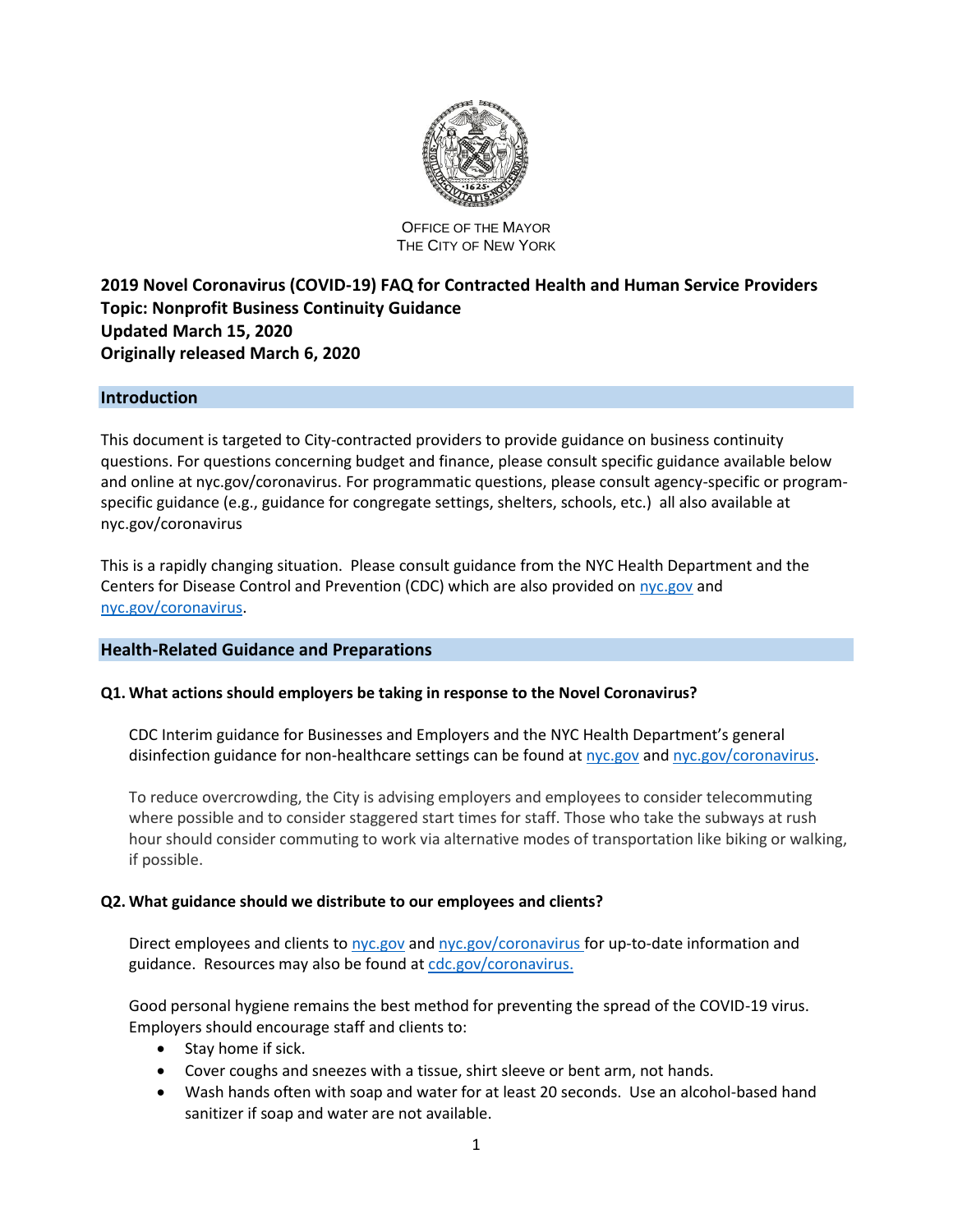- Avoid touching eyes, nose, or mouth with unwashed hands.
- Avoid close contact with people who are sick.
- Get the flu shot. Although the flu shot will not protect you from COVID-19, it will help prevent the flu which has similar symptoms to this coronavirus.

Individuals with chronic lung disease, heart disease, cancer, diabetes, or a weakened immune system should avoid non-essential events and gatherings.

The NYC Health Department does not recommend the routine use of face masks if you are not sick. Face masks are not needed for general or routine tasks by staff – even those who frequently interact with the public. Remember that people wear face masks for many reasons, including seasonal allergies, pollution or to protect others from a common cold. In addition, some staff may have to use either face masks or N95 respirators per their organization's protocol for reasons unrelated to the current COVID-19 outbreak. If so, such staff should use face masks or N95 respirators as usual.

# **Q3. What should employees or clients do if they have symptoms?**

- Employees or clients with symptoms (fever, cough, and/or shortness of breath), should stay home and call their doctor and tell them about their symptoms and any travel history
- For those who do not have a doctor or health insurance, they can call 311 and/or visit an NYC Health + Hospitals facility. To find health care: [www.nychealthandhospitals.org/hospitals.](https://gcc02.safelinks.protection.outlook.com/?url=http%3A%2F%2Fwww.nychealthandhospitals.org%2Fhospitals&data=02%7C01%7CRecksonM%40omb.nyc.gov%7C24ef9e9fef0e46d3dc4508d7c1346803%7C69fa79eee93a4ddfb8d1fbf15f49f820%7C0%7C0%7C637190303619462965&sdata=FhBfI3X%2Btc7Kfd3Ba3sL5aVo8Jsq5%2FRfu6pstWFGWbw%3D&reserved=0)

# **Q4. How should we prepare and clean our facilities to prevent the spread of COVID-19? What protocols should be followed for congregate and residential settings?**

General disinfection guidance for non-health care settings and protocols for congregate settings can be found at [nyc.gov](file:///C:/Users/jennifer.geiling/AppData/Local/Microsoft/Windows/INetCache/Content.Outlook/D8STGCOI/nyc.gov) and [nyc.gov/coronavirus.](https://www1.nyc.gov/site/doh/health/health-topics/coronavirus.page)

# **Q5. How should individual businesses or Community Based Organizations prepare for potential local outbreak?**

Business and Employer Guidance can be found at [nyc.gov](file:///C:/Users/jennifer.geiling/AppData/Local/Microsoft/Windows/INetCache/Content.Outlook/D8STGCOI/nyc.gov) and [nyc.gov/coronavirus.](https://www1.nyc.gov/site/doh/health/health-topics/coronavirus.page) It provides general guidance for preparedness, including steps to creating an outbreak response plan. For program-specific guidance and aligning to existing program-specific emergency plans, please consult your contracting agency directly or through c-19.hhs@mocs.nyc.gov.

### **Program or Service Modifications**

### **Q6. Should we cancel programs or services?**

Any decisions to cancel programs or services should be made with your City contracting agency. City agencies will work with providers to support any modifications in programming, location and staffing as needed. Providers should consult the March 14 Budget and Finance Guidance available below.

# **Q7. What is the City's paid sick leave policy for contracted providers as it pertains to the Novel Coronavirus?**

Employees should follow the quarantine and isolation protocols issued by the CDC and the NYC Health Department.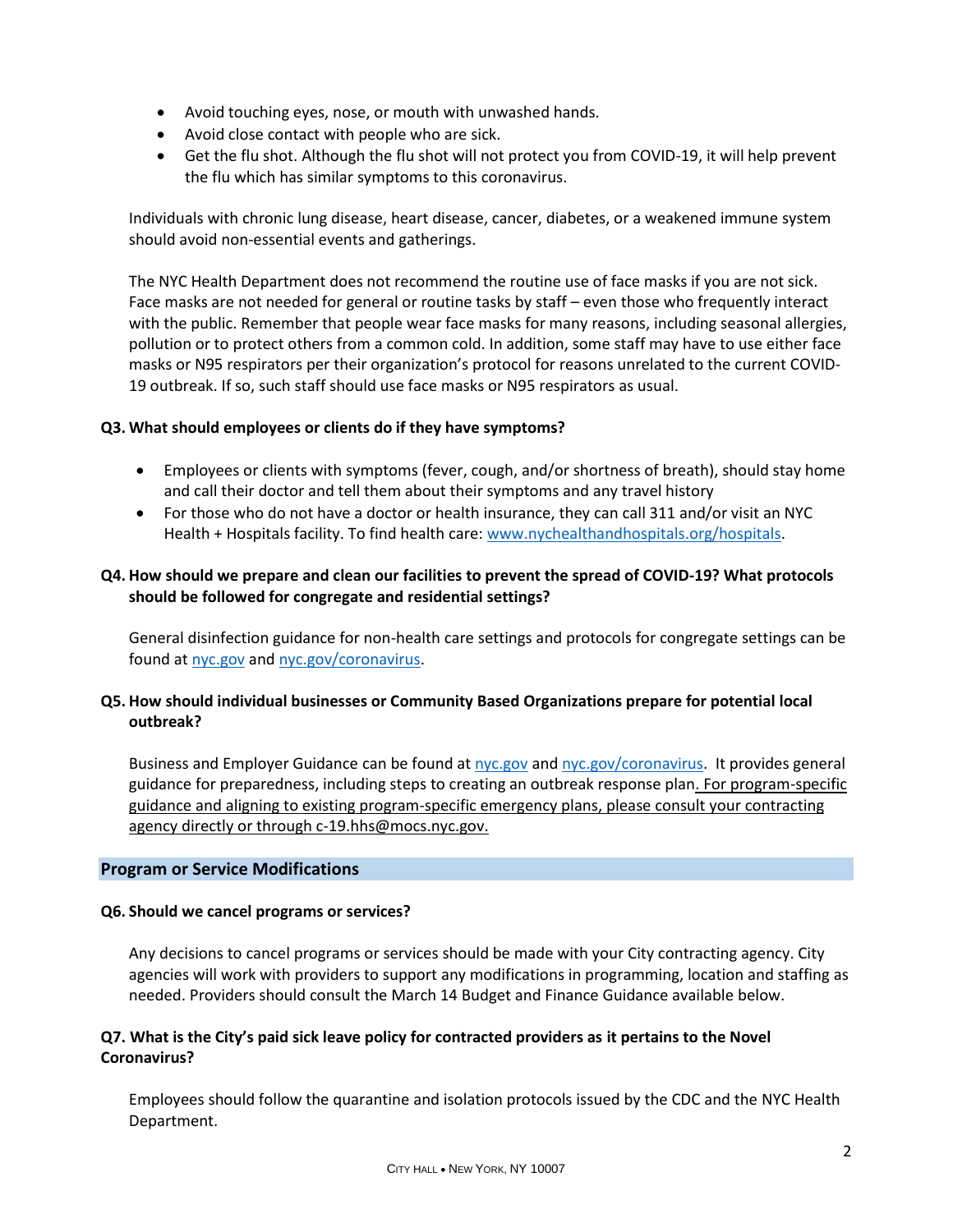Organizations under contract with the City are encouraged to treat employee absences as excusable with pay and without charge to leave balances when the absence is required because of a NYC Health Department ruling with respect to quarantine. Employees who have been diagnosed as infected by COVID-19should receive time off with pay.

To the extent practicable and allowable, the City will reimburse providers for paid time off associated with NYC Health Department protocols. All COVID-19 related staffing information must be appropriately documented. The City will be providing further guidance on documentation.

All employers are required to adhere to applicable City, State and federal laws, including their City contract, regarding paid leave. For more information about the City's Paid Sick Leave Law, please see [https://www1.nyc.gov/site/dca/about/paid-sick-leave-law.page.](https://www1.nyc.gov/site/dca/about/paid-sick-leave-law.page)

If there are questions about your City contract's policies, please refer to the March 14 Budget and Finance Guidance.

# **Q8. Will the City reimburse contracted providers for supplies, such as cleaning materials and food, related for the Novel Coronavirus?**

The City will reimburse the additional cost of disinfection and safety supplies that exceed the current scope of the contract if the provider is following NYC Health Department or other rulings from the City contracting agency. Please consult March 14 Budget and Finance Guidance available below and at nyc.gov/coronavirus.

### **Additional Guidance**

## **Q9. Guidance is requested for more resources and translated materials on how community-based organizations can respond to bias related incidents, educate community members experiencing bias, and work with the administration to address bias.**

The NYC Commission on Human Rights is monitoring and responding to potential bias incidents due to fear and stigma around COVID-19 which may manifest as harassment or discrimination on the basis of race, national origin, or other protected classes under the NYC Human Rights Law.

New York City is a community with strong laws and resources to prevent and respond to bias and discriminatory incidents. Please direct staff, volunteers, clients and other individuals who believe they have experienced a hate crime, harassment, or any type of discriminatory incident to contact the NYC Commission on Human Rights via 311 (say "human rights") for intervention or [report it here](https://www1.nyc.gov/site/cchr/about/report-discrimination.page) [\(https://www1.nyc.gov/site/cchr/about/report-discrimination.page](https://www1.nyc.gov/site/cchr/about/report-discrimination.page)).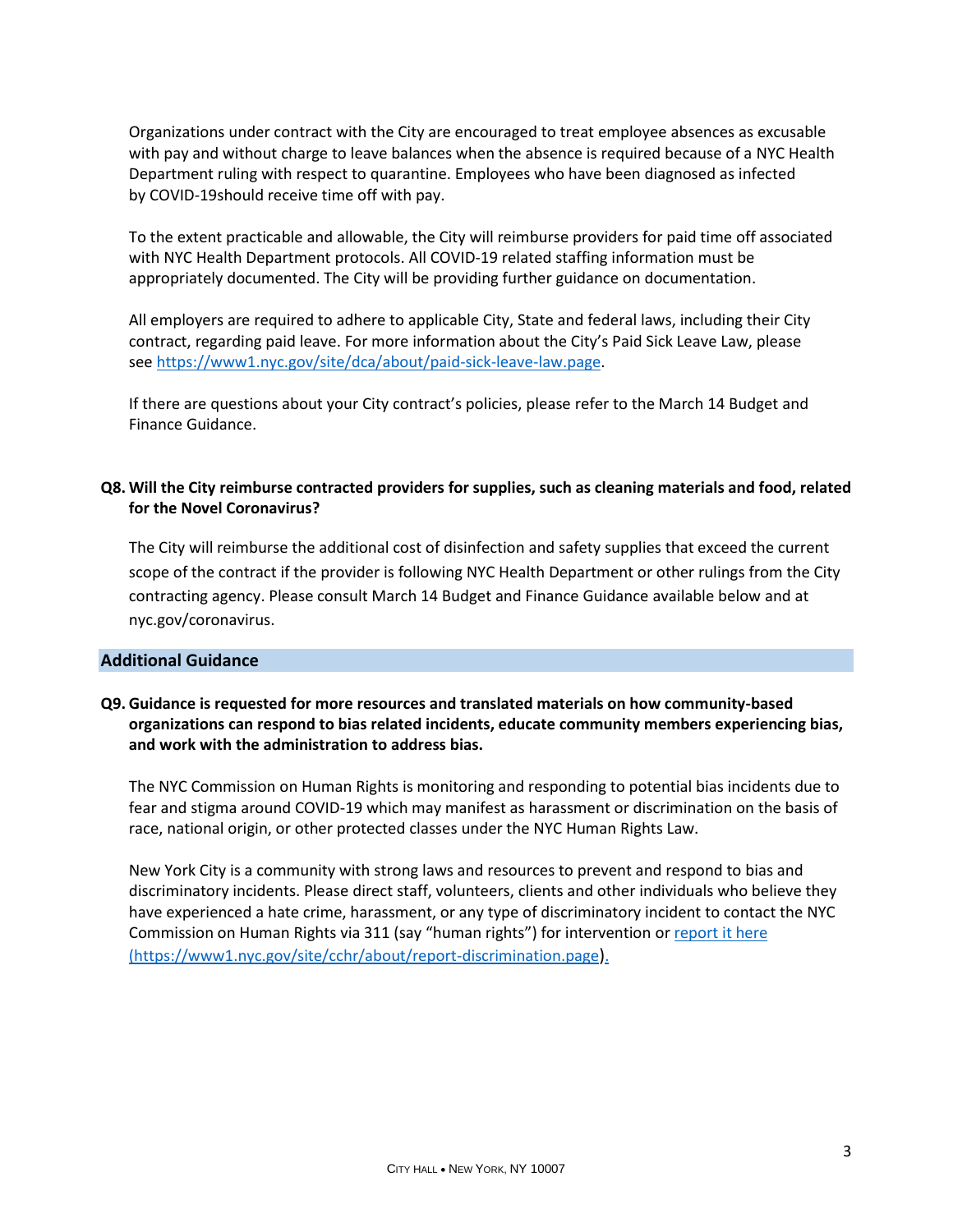# **City Agency Guidance for Health and Human Service Contract Providers**

**Topic: Budget and Finance March 14, 2020**

# **Introduction**

This document is intended to provide guidance on budget and payment concerns for health and human service providers under contract with the City. We will continue to update this document regularly. **Continued Payments with Limited Program Operations**

# **Q1. Will providers continue to get paid in the event that there is a program closure, or an inability to meet contract deliverables, as a result of decreased participation or staff outages?**

Background**:** The Mayor's declaration of a State of Emergency for NYC triggers Section 7.03 of the Standard Health and Human Service Contract. This section allows Contractor, at the request of and in a manner determined by the Department, to assist the Department in carrying out emergency procedures during the State of Emergency. Response:

- If a program is closed by the Health Department for a duration of 48 hours or less, the City will pay the provider the contracted reimbursement for that period of time.
- If a program is closed for a longer period of time, the City contracting agency may have additional service options that a provider can deliver to address the emergency, pursuant to section 7.03 of their contracts. Providers will be paid for any additional costs incurred in connection with offering different services. The City will initiate contract amendments, as necessary.
- If a City contracting agency and Provider agree that no alternative service options can be provide during the emergency, the provider may still get reimbursed for certain costs, such as staff salaries, rent and other fixed costs.
- If providers experience a decline in participation that hampers ability to meet program deliverables, as long as the provider is on premises and ready to offer services, provider will be reimbursed for that day's services. Providers should not choose to cancel programs for low or no enrollment without first contacting the City contracting agency. In that scenario, the City may have additional service options that the provider can deliver to address the emergency.
- Providers must keep records of all expenditures that are outside the scope of their contract.

### **Expenditures Outside of the Contract**

**Q2. Will providers be reimbursed for activities or precautionary expenditures that are not covered in their contract? For example, additional cleaning supplies or meals being provided remotely rather than on site.**

Response:

- The City will reimburse the additional cost of disinfection and safety supplies that exceed the current scope of the contract if the Provider is following Health Department or other ruling from the City contracting agency.
- Providers must keep records of all COVID-19 expenditures that exceed the contract scope.